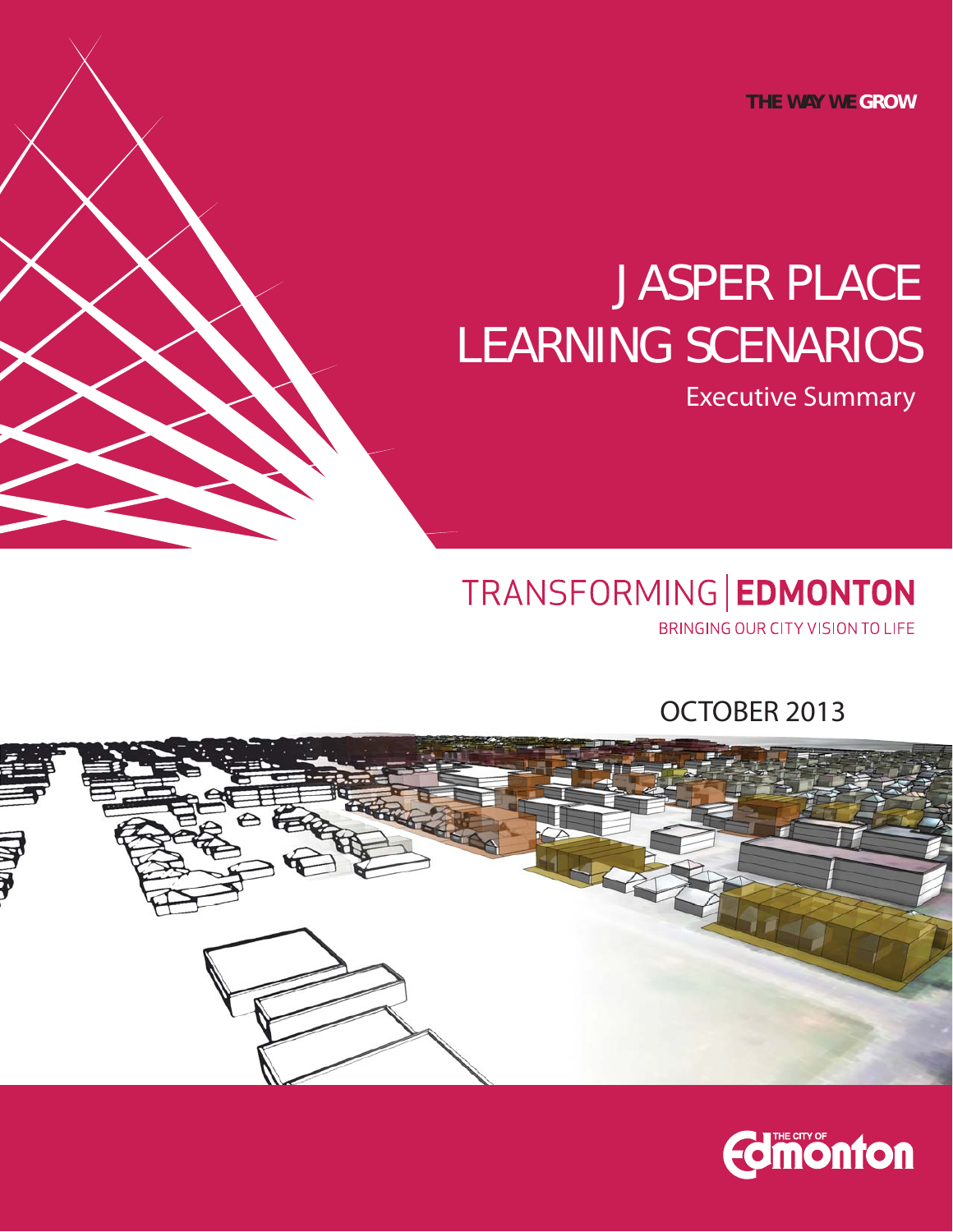The Learning Scenarios are only one tool to support planning, and are not meant to provide precise predictions about potential future redevelopment. The scenarios can, however, provide insights into general trends and potential impacts and outcomes that might occur with different forms of redevelopment. It is the general insights provided by the Learning Scenarios that will be used moving forward in the Jasper Place Area Redevelopment Plan.

Real change in the future will depend on the land use decisions made, and this is what the Jasper Place ARP policies can help shape. If you would like more information about the method used in the Learning Scenarios exercise, please contact the project team for further details.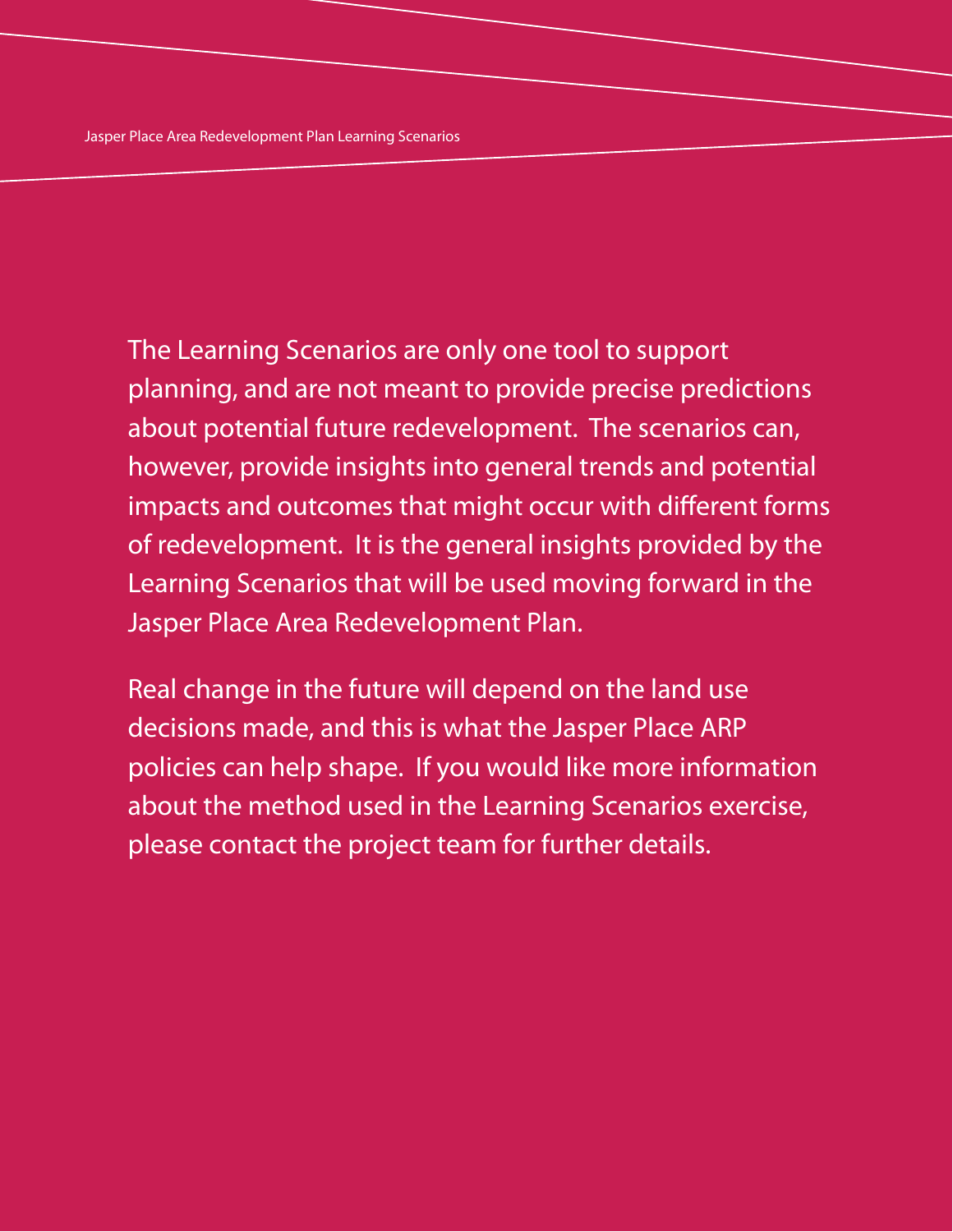# Executive Summary

Jasper Place, defined in this report as the neighbourhoods of Britannia Youngstown, Canora, Glenwood, West Jasper Place and a portion of the Stony Plain Road commercial corridor, is an established community where people live, work and play. Jasper Place has a Revitalization Strategy in place that was approved by Council in 2009. The area will also be receiving three new LRT stations as part of the Southeast to West LRT expansion.

The Revitalization Strategy identified the need to create an Area Redevelopment Plan (ARP) for each of the four Jasper Place neighbourhoods. The purpose of the Jasper Place ARP process is to develop a local strategy for implementing city-wide land use policies while addressing local conditions and objectives as put forward in the Revitalization Strategy and other community consultation processes.

Many important questions were raised by residents and stakeholders in Jasper Place through the Revitalization Strategy and at the first ARP open house about what redevelopment might mean for their neighbourhoods, such as the expected impacts on parks and open spaces, housing choice, and local retail. The Learning Scenarios are a first step in answering these questions. They provide insights about the four neighbourhoods that will help inform the ARP process.

Learning Scenarios are hypothetical redevelopment cases that were considered in the Jasper Place neighbourhoods. A computer model was used to track the potential impacts and outcomes of redevelopment on key community indicators in each scenario, such as changes in population and housing units.

The Learning Scenarios were undertaken with the input of an Evidence Team, composed of people who live and work in Jasper Place. Their input helped ensure that the models captured issues important to the community, that the findings were consistent and that the process was clearly communicated.

### Indicators

The Evidence Team was asked for their opinions on what qualities make a great neighbourhood. The purpose of this exercise was to develop a list of indicators to evaluate each of the different scenarios. The Evidence Team's ideas were categorized into six broad themes:



Tracking changes to these indicators in each Learning Scenario gave an understanding of the potential impacts and outcomes that different forms of redevelopment could have on these community characteristics.

The final indicator list was based on the availability of existing information and data. Certain indicators were captured only in a baseline of how they exist today because they could not be accurately forecasted into the future.

#### Scenarios

The hypothetical land use scenarios were developed by the project consultant team, based on workshop brainstorming by the community representatives on the Evidence Team. These land use scenarios do not represent proposed or preferred options by the Evidence Team. Rather, they are simply intended to provide community members and City staff with a better understanding of the potential impacts and outcomes of different types of redevelopment. This understanding will be used to inform the next stages of the ARP.

i

The three specific scenarios reviewed as part of the project included:

- Scenario 1: Existing conditions. Redevelopment under existing zoning, including like-for-like opportunities (i.e. one-to-one replacement of single detached dwellings, semi-detached dwellings, or apartment buildings), with no changes to existing zoning.
- Scenario 2: Moderate changes and continuing trends. Additional land use opportunities for semidetached, row housing, apartment buildings, mixed use and commercial development.
- » Scenario 3: Major changes. Significant opportunities for redevelopment, including semidetached, row housing, apartment buildings, mixed use and commercial development, including office and residential towers.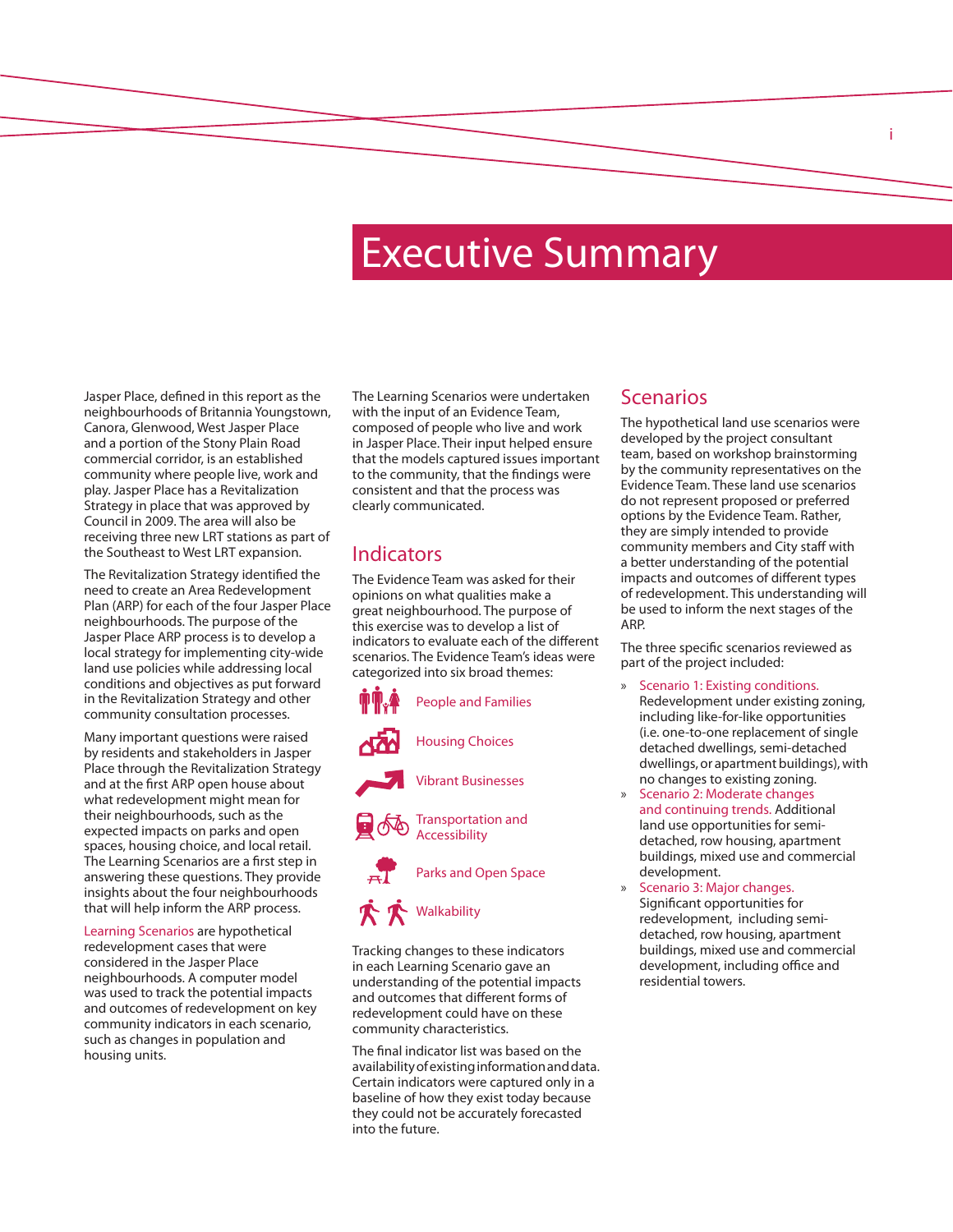### Modelling

Each scenario was tested through a computer model. The model forecast what the potential impacts and outcomes of the hypothetical land use changes might be on each of the community indicators. The model measured the physical characteristics of the neighbourhood, such as the number of housing units, to provide estimates of the potential change in the community indicators for each scenario. These results were then organized into dashboard reports, which allow for comparisons between the impacts and outcomes of the three scenarios.

Low and high change cases were also modelled for each scenario in order to capture the impacts of different market conditions on potential growth in the area. The low change case considers what changes might occur if 5% of property owners chose to redevelop their properties, and the high change case considers what would happen if 30% of owners chose to redevelop over the next 20 years.

The scenarios are only one tool to support planning in Jasper Place, and are not meant to provide precise predictions about the future of the neighbourhoods. Rather, the scenarios provide insights into general trends and potential impacts and outcomes that might occur with different forms of redevelopment.

### Scenario Findings

A general finding of the learning scenarios is that regardless of the land use policies in place, there will not be significant change in Jasper Place if land owners choose not to redevelop their properties. This is demonstrated in the relatively small changes seen in the low cases across all three scenarios.

All three scenarios show that there is a relationship between projected increases in housing unit density and the number of people and school aged children living in Jasper Place. For example, in the low case of Scenario 1, housing density was projected to increase by 3% and was matched by a 3% increase in the projected school aged children population.

Similarly in Scenario 2, density increased by 10% and resulted in a 12% projected increase in the number of school aged children.

The scenarios also show that providing opportunities for different types of housing helps increase housing diversity in Jasper Place, but that adding more of the same types of housing units that are already available does not improve relative choice.

For example, in Scenario 1, housing diversity increased as more secondary suites were incorporated into the neighbourhoods when existing single detached units were rebuilt with suites included. Conversely, in Scenario 3, although new types of housing were introduced into the neighbourhood, the addition of an even greater number of apartment units meant that proportionally, there was less housing choice as an outcome.

The scenario projections also show that increases in population and limited growth in new retail space can partially rebalance the local retail provision towards 2.7sq m per resident, which is the amount that is typically expected to meet the needs of local residents. Scenarios 2 and 3 both show that with a rising population and the maintenance of retail on the ground floor only, the proportion of retail space per resident dropped towards a balance that would more likely support vibrant local businesses.

The scenarios showed that while locating higher densities along the edges of the neighbourhoods can have some positive impacts on access to transit, it can also have the potential to reduce residents' access to parks and open space if these facilities continue to be located in the centre of the neighbourhoods.

The scenarios also showed that as population increased in each of the three scenarios, the amount of parks and open space per resident decreased. On-street parking spaces per resident also decreased with a growing population.

#### Moving Forward

The modelling exercise demonstrated a number of general trends in the different scenarios.

The City has gained a number of insights through the process that will be used to help inform the Area Redevelopment Plan. The City's interpretation of the main findings and how these will be used moving forward are highlighted below:

- » There is significant unused development capacity in the existing zoning, particularly in commercial areas. The ARP will need to consider existing unused development capacity in the neighbourhoods and why this has not been built out.
- » The ARP can make land use changes in policy, but if private land owners choose not to redevelop their properties, not much will change in neighbourhood outcomes.
- Providing new units through apartment development alone will not increase housing choice in the neighbourhoods. The ARP will need to consider how to ensure a range of housing types are provided to suit the needs of different households.
- » Provisions for additional commercial space will need to be carefully considered in the ARP, given the high supply currently available. Land uses that promote vibrant local businesses and the customers to support them, will need to be considered in the ARP.
- » Jasper Place is currently very walkable thanks to the existing street network and mix of uses. The ARP will work to maintain and enhance this important community feature.
- » Opportunities for new housing should support walkability by considering proximity to key community amenities like parks, open space, transit, and retail services.
- » Open space will be a key consideration for the ARP to ensure that the needs of the population are met.
- » Parking will need to be considered and managed to address increased pressure as population and businesses in the area increase.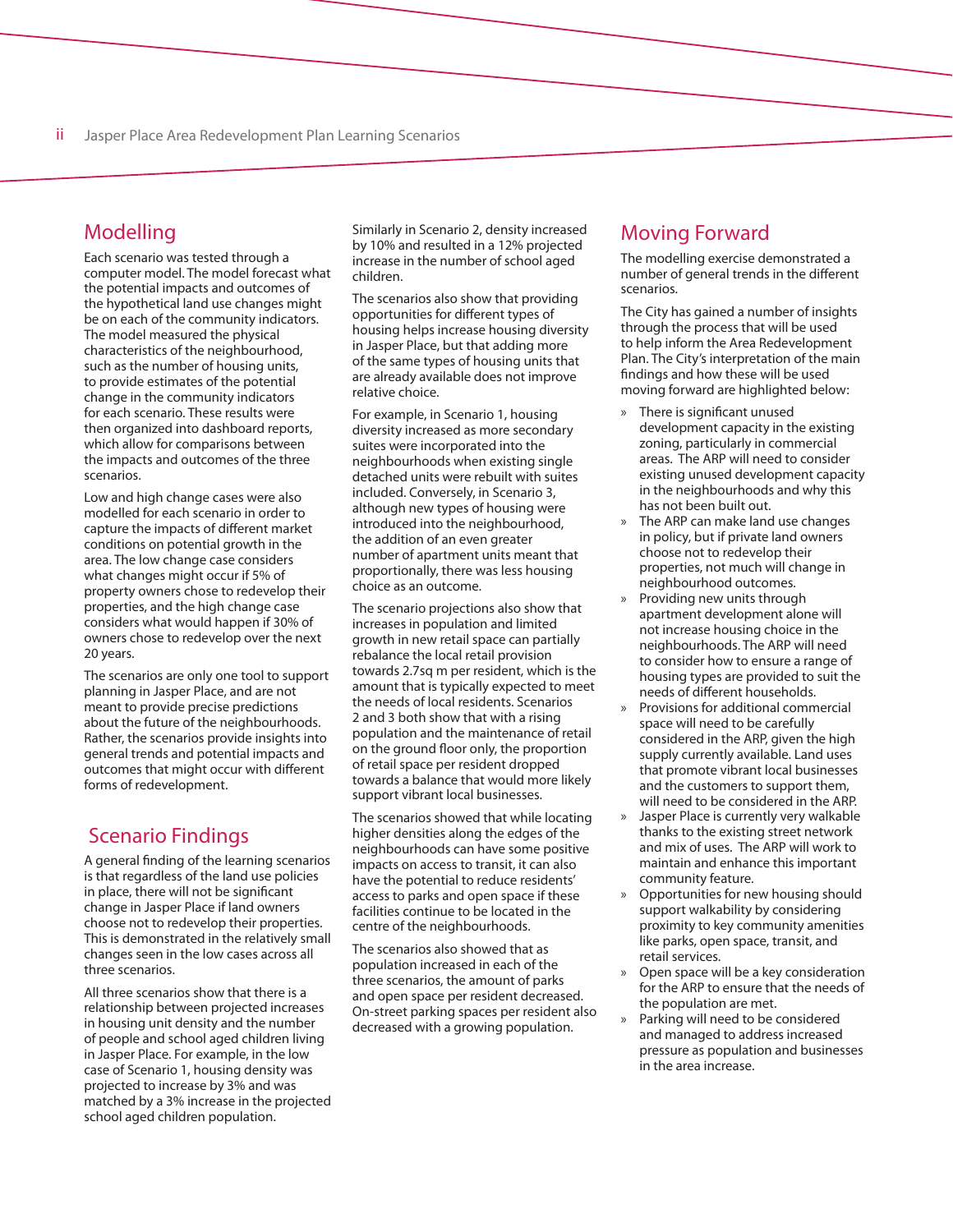# Thanks!

#### Thanks for taking the time to learn about the Learning Scenarios.

They will help inform the next stages of the Area Redevelopment Plan (ARP) process in Jasper Place. For more information about the ARP and how you can get involved, please visit:

http://www.edmonton.ca/JasperPlaceARP

or contact: JasperPlaceARP@edmonton.ca 780-496-6127

Phase 1 Phase 3 Phase 2 Phase 5 **Learning About Issues & Options Drafting the Plan** Implementation Council<br>Winter 2013/2014 **Jasper Place** Winter 2013/2014 Winter to spring 2013 Summer to autumn 2013 Autumn to winter 2012 Opportunities for involvement Attend open house #1 Attend open house #2 Attend open house #3 Attend open house #4 Complete a public involvement evaluation Apply to join the evidence Provide comments for or Attend Information and **Read and provide** survey attend and speak at the team Feedback Sessions comments on the draft **Public Hearing** plan Receive project updates Receive project updates by Receive project updates by email email by email Receive project updates Receive project updates by email by email Visit the website for Visit the website for Visit the website for project updates Visit the website for project updates Visit the website for project updates project updates project updates